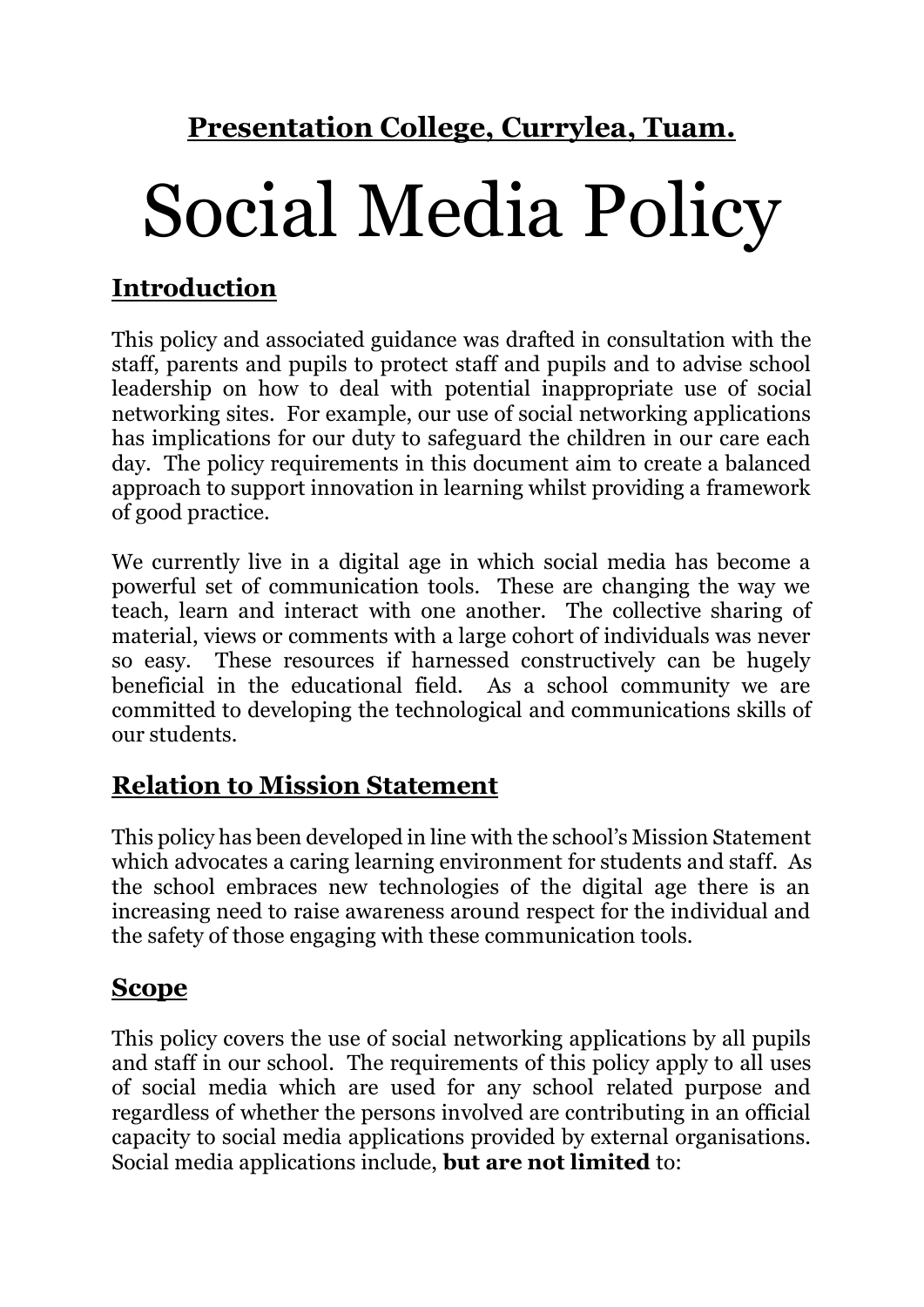- Blogs, e.g. Blogger Twitter
- Online discussion forums, e.g. netmums.com
- Collaborative spaces e.g. Facebook
- Media sharing services e.g. You Tube

All school representatives should bear in mind that information they share through social networking applications, even if they are on private spaces, are still subject to copyright, data protection and Freedom of Information legislation etc.

# **Roles and Responsibilities**

- 1. The Board of Management will approve the policy and ensure its development and evaluation.
- 2. The Principal and Deputy Principal will be responsible for the dissemination of the policy and the application of consequences.
- 3. Year Heads will outline unacceptable uses of Social Media to students and advising them of safe internet use.
- 4. Class Tutors and Year Heads will be alert to the signs and possibilities of Bullying within their groups.
- 5. Strategies to ensure online safety will be taught as part of the SPHE anti-bullying programme.
- 6. Subject Teachers will report any incidents of online bullying and be mindful of their obligations under Child Protection Guidelines.
- 7. The Guidance Counsellor and Student Support Team will provide support for students who have been victims of online bullying.

# **Safe and Responsible use of Social Media**

#### **In the social media world the line between private and public is not well defined nor is the line between personal and professional.**

- a) Be **selective** about what you share. Everything online happens in front of a vast, invisible, and often anonymous audience. Once something is out there, it does not go away as it can be copied and forwarded easily and quickly. Everything leaves a digital footprint. You should never post personal details such as your phone number, email address or home address.
- b) **Be selective with friends**. Be careful who you make friends with online. In general it is better to restrict friends to people you know and trust in the real world.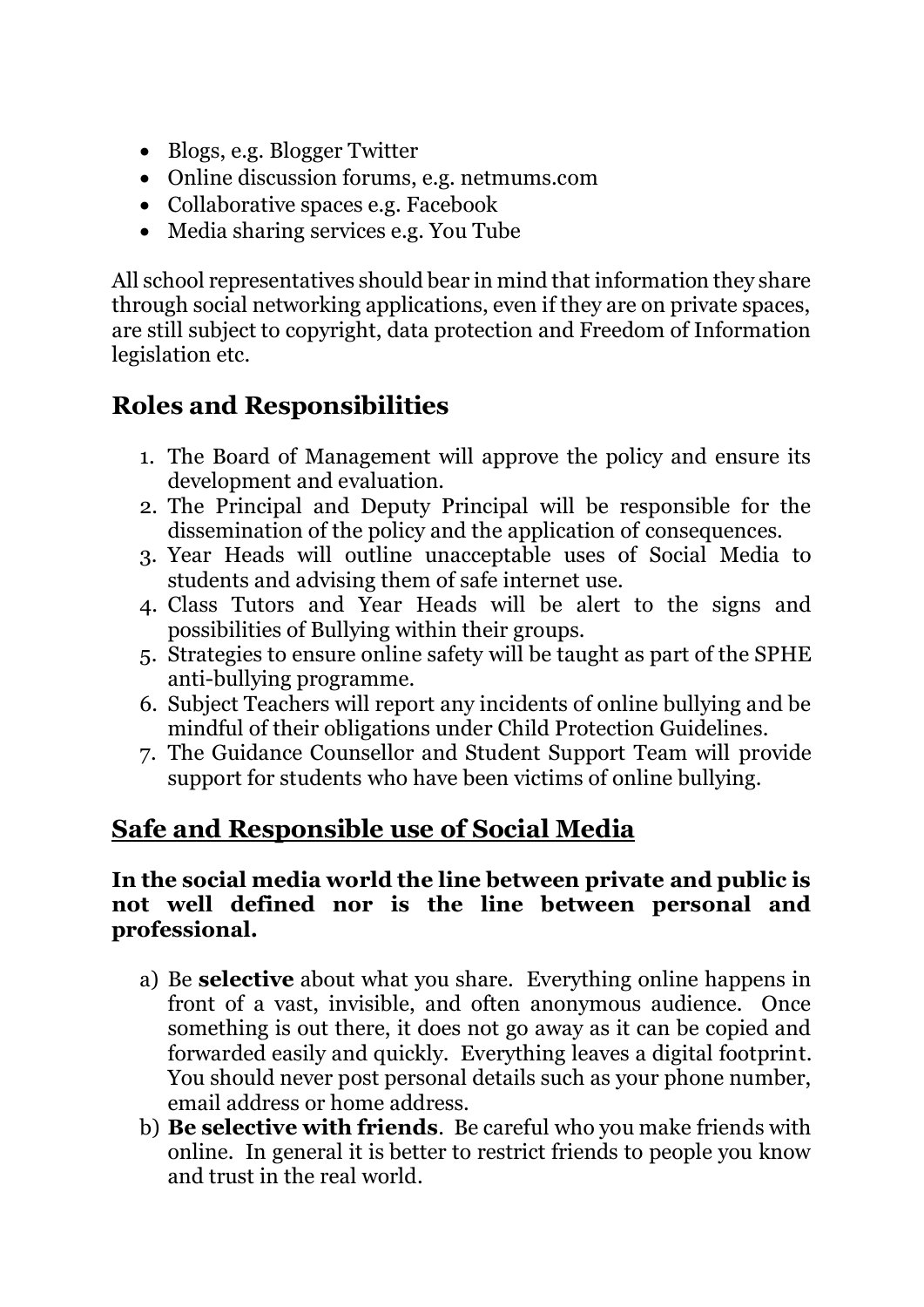- c) **Never post your location**. Facebook lets users post their location on every post. Teens should not do this for safety and privacy reasons. Teens can also "tag" their friends' location but you can prevent anyone from tagging your location in How Tags Work section.
- d) **Use strict privacy settings**. Review all of the options on your privacy settings page. Many sites default settings tend to keep information public until a user makes it private (although Facebook is a little stricter with minors' accounts). "Friends Only" is a good choice for most items, but you can be even more selective.
- e) If your profile is linked to your mobile phone, you should use the website's privacy settings to ensure that your phone number is not visible.
- f) **Chat and VoIP services (These allow for communication that may be typed or spoken with or without webcam access).** When using these you should only communicate with people you trust and remember that other people may be able to view all aspects of the communication.
- g) Adults in contact with pupils should therefore understand and be aware that safe practice also involves using judgement and integrity about behaviours in places other than the work setting.

# **Communication between pupils / school staff**

- 1. Communication between pupils and staff, by whatever method, should take place within clear explicit professional boundaries. This includes the wider use of technology such as mobile phones, text messaging, e-mails, digital cameras, videos, web-cams, websites and blogs.
- 2. The school has provided an e-mail address for communication between staff and pupils. Staff should not give their personal mobile numbers or personal e-mail addresses to pupils or parents.
- 3. Staff should not request, or respond to, any personal information from a pupil, other than that which might be appropriate as part of their professional role.
- 4. Members of the school community need to ensure that when they are communicating about others, even outside of school, that they give due regard to the potential for defamation of character. Making allegations on social networking sites about others connected with the school could result in formal action being taken against them. This includes the uploading of photographs which might bring the school into disrepute.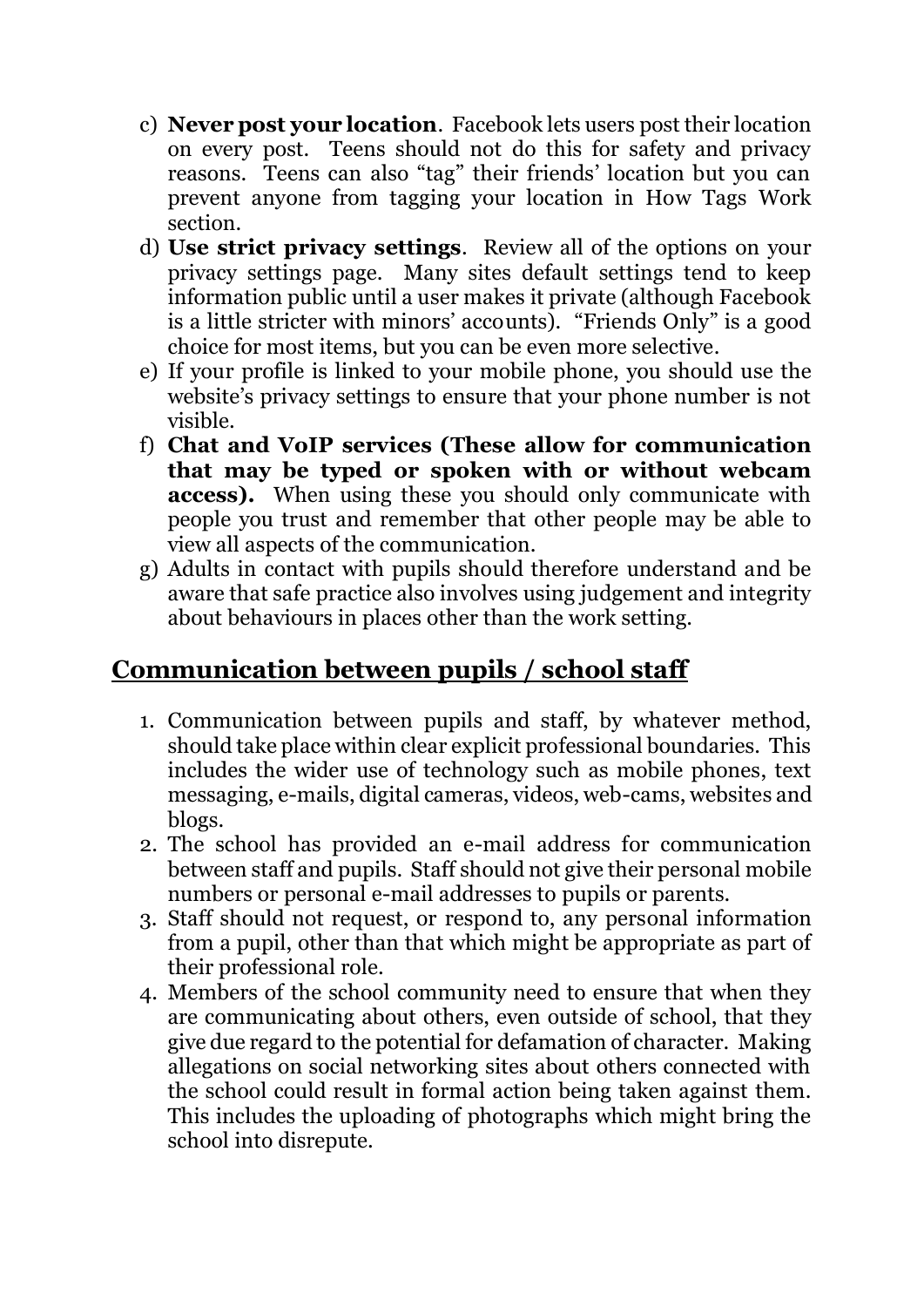## **Guidelines for staff on Personal use of Social Media websites from the Teaching Council Code of Conduct**

Teachers shall …….

- 3.3.6 Communicate effectively with pupils/students, colleagues, parents, school management and others in a manner that is professional, collaborative and supportive, and based on trust and respect.
- 3.3.7 Ensure that any communication with pupils/students, colleagues, parents, school management and others is appropriate, including communication via electronic media, such as e-mail, texting and social networking sites.
- 3.3.8 Ensure that they do not access, download or otherwise have in their possession while engaged in school activities, in appropriate materials/images in electronic or other format
- 3.3.9 Ensure that they do not access, download or otherwise have in their possession, at any time or in any place, illegal materials/images in electronic or other format.

# **Guidelines for staff on the use of Social Media sites**

# **Personal use of Social Media**

Use of these sites by staff in school is governed by the school AUP Policy and the recently published "Draft Code of Professional Conduct" from the Teaching Council.

All telephone contact with parents should be made through the school landline phone or the school mobile phone.

# **Educational use by staff:**

Social Media sites can offer educational opportunities for collaboration on projects, presentation of ideas and sharing of class materials and resources. Staff should be guided by the following principles when incorporating Social Media into their teaching.

- The starting point for all Social Media interaction should be via a link in your Subject Department section on the school's website.
- The educational advantage of the use of the Social Media site in question should be clear and permission sought from the school Principal before use.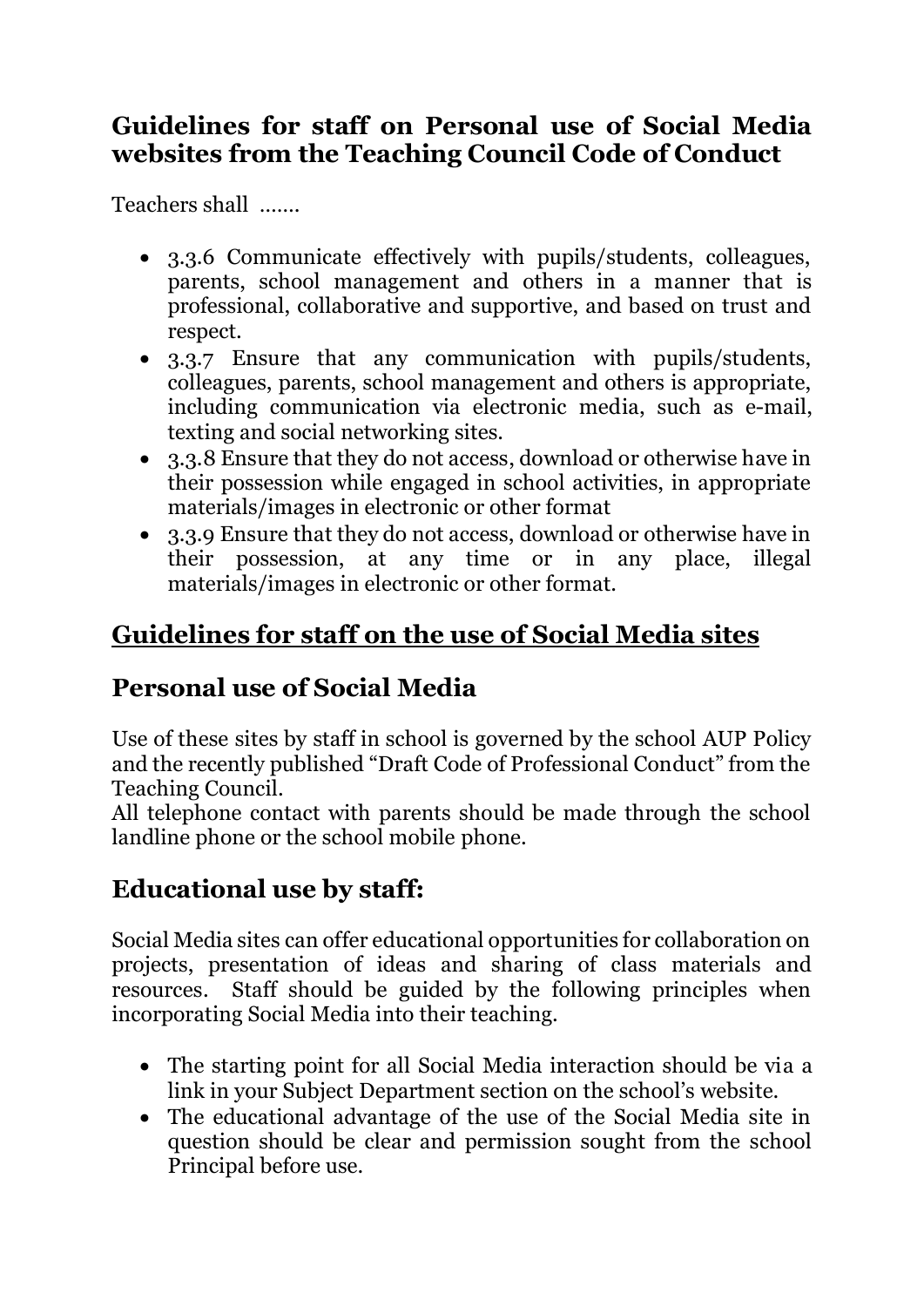- Material that is confidential in nature such as student names, grades etc. should never be posted.
- 'Groups' should be used with collaborating on Facebook. Membership of these can be strictly controlled and users do not have to be friends of other users or the group's creator.
- Pay strict attention to intellectual property and copyright laws.
- All students participating in the online collaboration should be advised of their responsibility to use the site appropriately.
- Staff is expected to exercise sound judgement and maintain the highest professional standards while using Social Media in the school.

### **Unacceptable uses of Social Media sites and their consequences**

#### **Users are responsible for their own behaviour when communicating with social media and will be held accountable for their content of the communications that they post on social media locations.**

Unacceptable use of Social Media sites will include:

- Sending or posting discriminatory, harassing, negative comments, threatening messages or images that may cause harm to any member of the school community.
- Forwarding or 'Liking' material that is likely to cause offence or hurt to a third party.
- Sending or posting messages or material that could damage the school's image or reputation.
- Creating a fake profile that impersonates any other member of the school community.
- Sending or posting material that is confidential to the school.
- Uses that violates copyright law, fail to observe licensing agreements or infringe on others intellectual property rights.
- Participating in the viewing or exchange of inappropriate images or obscene material.
- Plagiarism should be avoided and credit should always be given to the original author.

While all cases involving the inappropriate use of social media will be dealt with on an individual basis, the school and its Board of Management considers the above to be serious breaches of our Code of Behaviour.